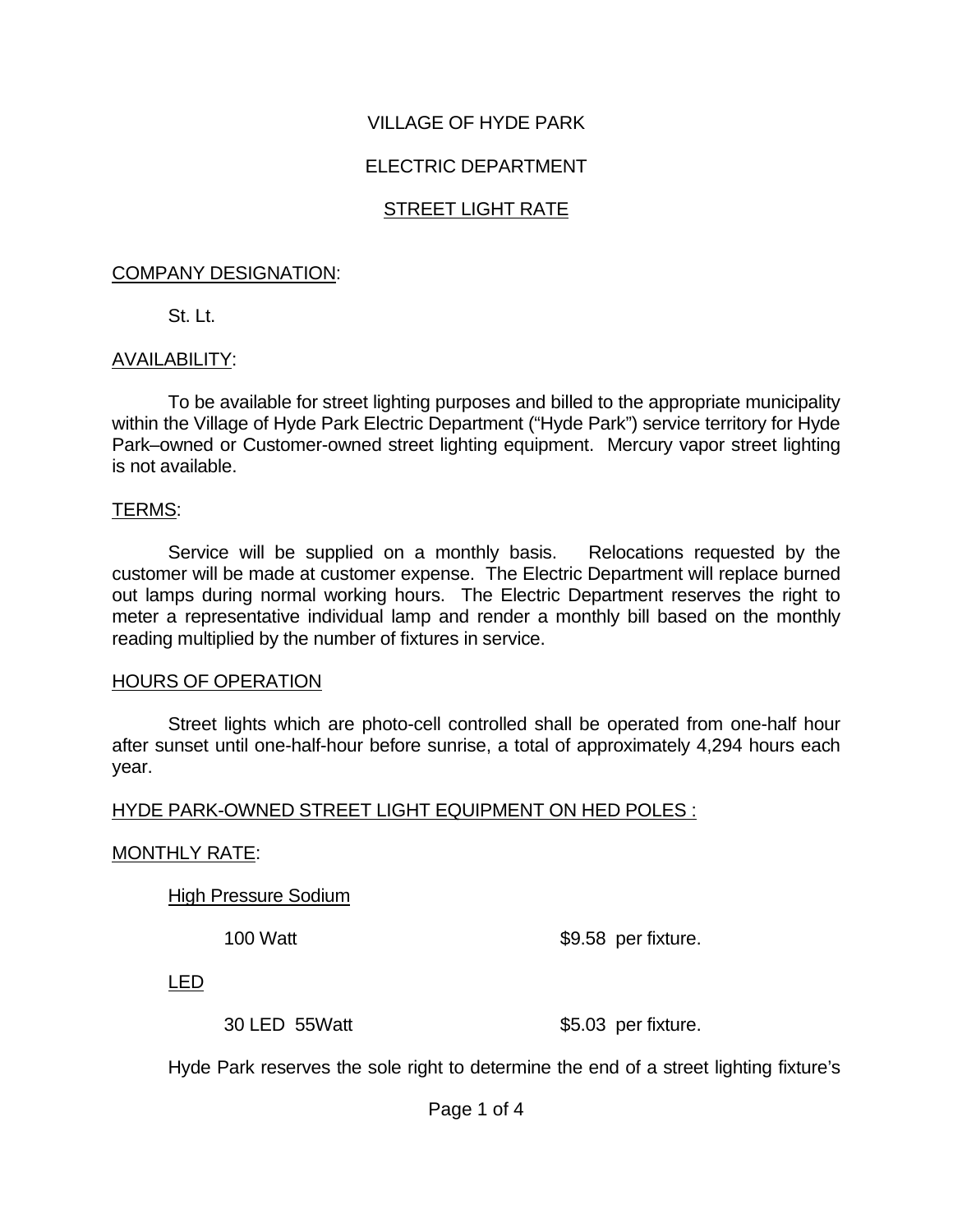#### useful life.

# CUSTOMER-OWNED STREET LIGHT EQUIPMENT ON CUSTOMER-OWNED POLES

On Customer owned poles, 1) the Customer will furnish and install all poles and associated equipment either overhead or underground with specifications subject to Hyde Park's prior approval or 2) the Customer may request Hyde Park to install, in compliance with Hyde Park standards, all poles and associated equipment based on a time and material bid price. All equipment must be photo-cell controlled. The Customer shall be responsible for maintaining the Customer-owned portion of the streetlight system.

Hyde Park will supply unmetered electric energy for Customer-owned outdoor photo cell controlled street lighting equipment (based on 4,294 hours of operation per year) at the rates set forth below. The monthly kWh for photo-cell controlled lighting equipment is based on the total nominal wattage of the equipment, multiplied by the annual estimated hours of operation, divided by 12 months to determine an average monthly kWh use. A customer must complete an application providing the type of light(s), total wattage of each type of light, number of each type of light being installed and general specifications, instructions, dimensions, etc. that apply to the equipment. No billing adjustments will be made for individual service outages. The Customer is responsible to provide proper and timely maintenance to ensure that photovoltaic cell controls operate properly and equipment is maintained to minimize outage time. Hyde Park reserves the right to discontinue service upon notice under this rate if the system is not properly maintained.

# MONTHLY SERVICE RATE: (Payable in U.S. Currency)

# MONTHLY ENERGY RATE

\$0.11758 per kWh (based on the average monthly kWh use described above)

# CUSTOMER-OWNED STREET LIGHT EQUIPMENT ON HYDE PARK OWNED POLES

A customer requesting installation of customer-owned lighting on Hyde Park-owned poles shall supply all equipment specifications for Hyde Park approval prior to purchase and installation. Hyde Park, or Hyde Park designated contractor, shall install customer owned lighting systems on Hyde Park poles at the customer's expense. Installation charges shall be on an actual time and materials basis during normal business hours. The customer is responsible for providing all of the lighting equipment and appurtenances required to install the fixtures on the poles. Hyde Park will maintain customer owned lighting systems on Hyde Park poles on an actual time and materials basis. The customer is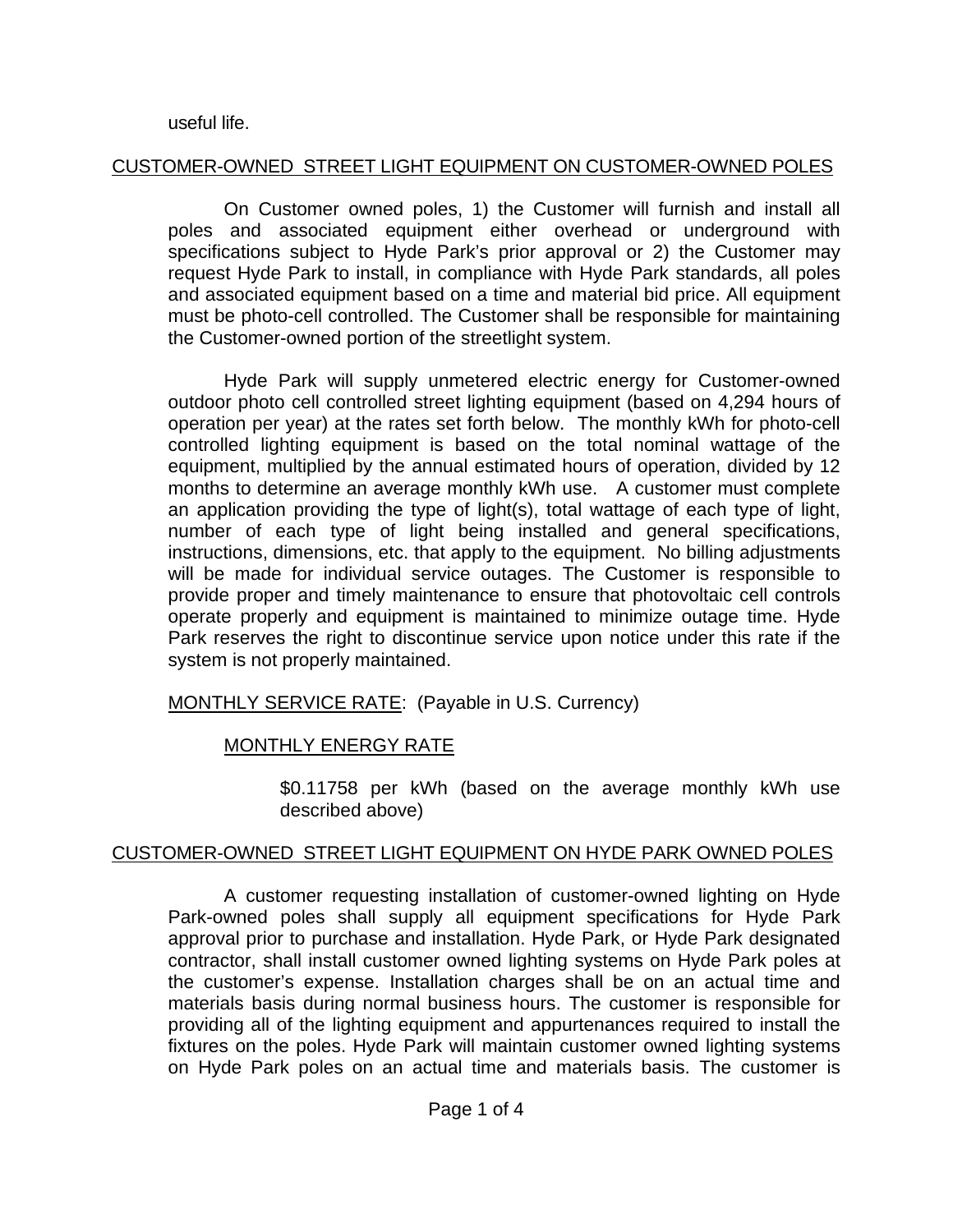responsible for supplying all necessary materials, including any required inventory, as Hyde Park does not stock material for customer owned systems. Hyde Park shall own and maintain all poles, wires, and other equipment and apparatus necessary for supplying voltage to customer owned lighting systems on Hyde Park poles.

Hyde Park will supply unmetered electric energy for Customer-owned outdoor photo cell controlled street lighting equipment (based on 4,294 hours of operation per year) at the rates set forth below. The monthly kWh for photo-cell controlled lighting equipment is based on the total nominal wattage of the equipment, multiplied by the annual estimated hours of operation, divided by 12 months to determine an average monthly kWh use. A customer must complete an application providing the type of light(s), total wattage of each type of light, number of each type of light being installed and general specifications, instructions, dimensions, etc. that apply to the equipment. No billing adjustments will be made for individual service outages. Hyde Park will provide proper and timely maintenance to ensure that photovoltaic cell controls operate properly and equipment is maintained to minimize outage time at the Customer's cost.

If lighting equipment owned by the customer must be replaced as a result of vandalism, accident or any other cause, the customer shall pay to Hyde Park the cost of removal of the existing equipment and the cost of replacement equipment including installation costs. The customer shall provide necessary materials and pay for labor and other costs necessary for maintenance and repairs above and beyond lamp and photo cell maintenance, including repairs and/or the replacement of damaged lighting equipment, regardless of the cause, nature or extent of physical damage. The customer agrees to hold Hyde Park harmless from any damage or injury relating to the customer owned equipment.

MONTHLY SERVICE RATE: (Payable in U.S. Currency)

# MONTHLY ENERGY RATE

\$0.11758 per kWh (based on the average monthly kWh use described above)

# CUSTOMER REQUESTED CONVERSION OF EXISTING STREET LIGHTING EQUIPMENT OR SERVICE.

Hyde Park shall have the right to require those Customers requesting modification or replacement of existing Street Lighting Equipment with alternative